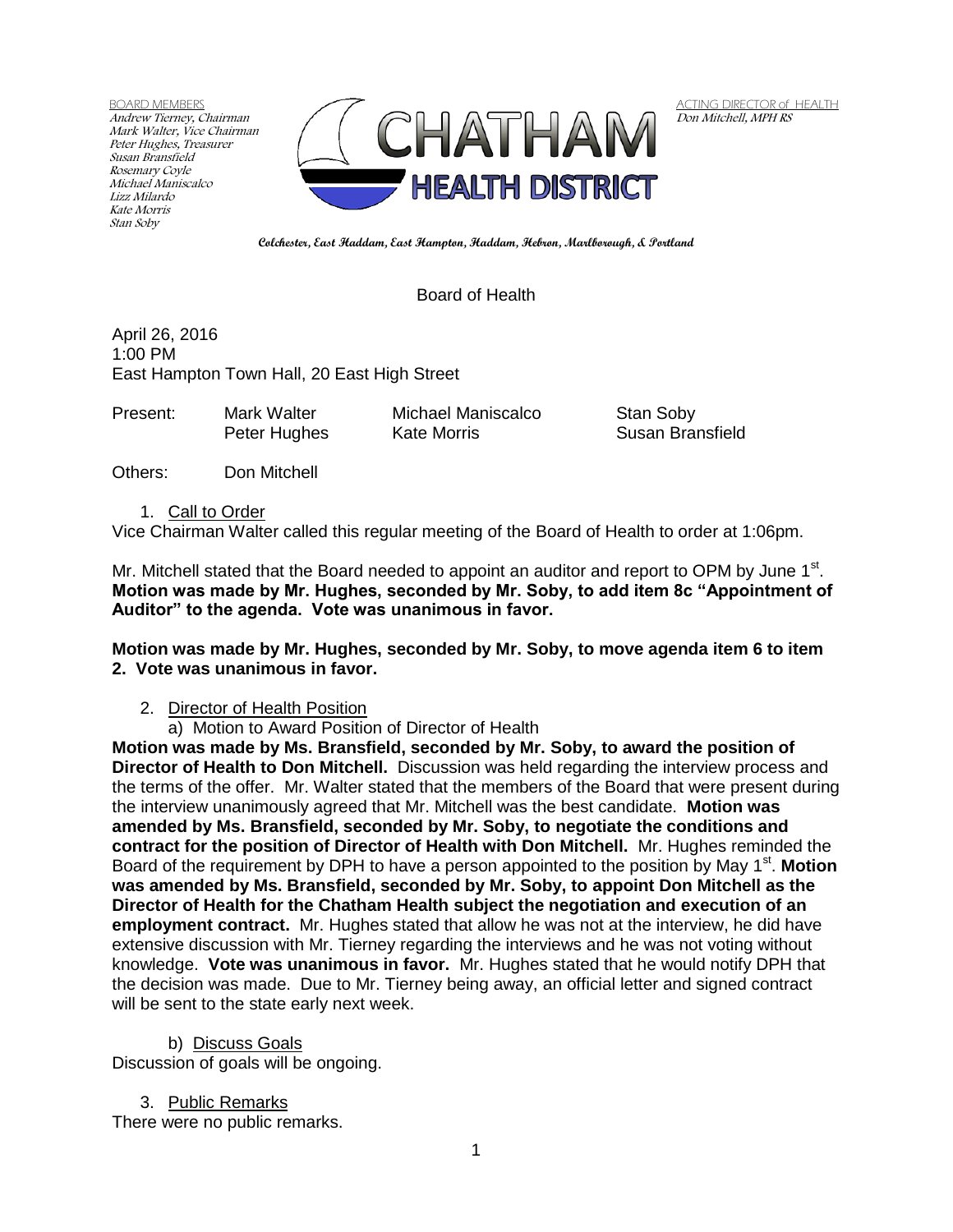# 4. Communications

# a) Letter to Yale School of Public Health

 Mr. Mitchell notified the Board that he did send a letter of acceptance to Yale regarding the project on water contamination. Mr. Mitchell did contact Jim Monopoly, Director of Health for CT River Area Health District, to notify him of the project due to Haddam being an area of interested.

# 5. Director of Health Report

a) Transition Meeting with Town of East Hampton Finance Director Mr. Mitchell stated that he and Tina Lanzi met with Jeff Jylkka and Valerie Hyde regarding the transition of financial service from the Town of East Hampton to the District.

# b) Meeting with East Haddam Lakes Association

Mr. Mitchell met with members (Randy Miller and Felicia Tenza) of the East Haddam Lakes Association and will be attending the next association meeting, May  $25<sup>th</sup>$ , to discuss the transition that the District is going through, the permit to discharge program, and the importance of pump outs.

Mr. Maniscalco questioned the plan for testing for Lake Pocotopaug algae bloom. Mr. Mitchell stated that the District will be doing the weekly visual inspection while conducting the bacterial testing but expect that the blooms will begin early August. The State lab does not have the capabilities to test for algae therefore a private lab is used. Brief discussion was held regarding the financial responsibility of that testing and testing of bathing water for non-public beaches such as Brownstone Quarry and YMCA. Mr. Mitchell will request clarification for the testing of these bathing areas with the lab. Bathing water sampling with begin just prior to Memorial Day weekend.

# 6. Committee Reports

There were no committee meetings held. Discussion was held regarding the need to hold committee meetings. A reminder of committee members:

Environmental: Mr. Soby, Mr. Walter, Ms. Bransfield (Staff rep: Steve Knauf) Community Health: Ms. Morris, Ms. Bransfield, Ms. Coyle (Staff rep: Vickie Han) Personnel: Mr. Tierney, Mr. Maniscalco, Mr. Hughes (Staff rep: Don Mitchell)

# 7. Land Use Offices and Satellite Office Support Staff

Mr. Mitchell provided a copy of a description for Satellite Office Secretary. This description was put together at the formation of the District. Mr. Mitchell stated that he had been asked to a meeting in Colchester with the First Selectman, as well as the Planner and Building Official, to discuss their dissatisfaction with District services. Concerns were expressed regarding delay in application reviews, the lack of District presence, and the use of their secretarial staff for District services. Mr. Mitchell stated a meeting will be scheduled with the Colchester Land Use office and District staff (Mr. Mitchell, Mr. Knauf, Mr. Karrenberg and Ms. Ellis) to discuss a more collaborative working relationship.

# *Ms. Bransfield departed at 1:45.*

# 8. Old Business

a) Short Term Disability

To be discussed within the Personnel, Policy, and Budget Committee.

# b) Fee Schedule

To be discussed within the Community Health Committee.